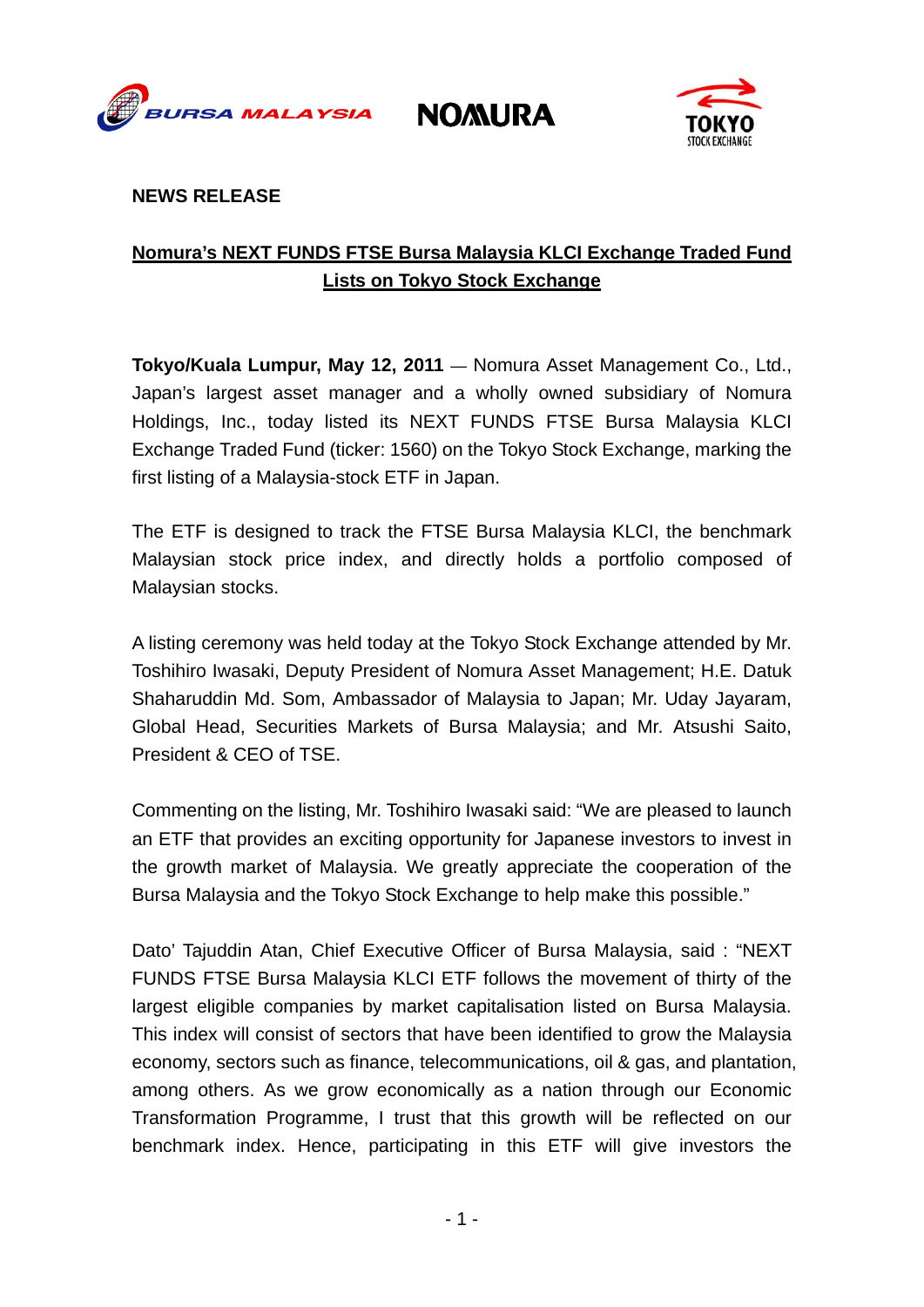advantage of immediate exposure to the country's top thirty stocks which are representative of the Malaysian stock market and beneficiaries of the economic growth."

Mr. Atsushi Saito, President & CEO of TSE, said: "We are delighted to list NEXT FUNDS FTSE Bursa Malaysia KLCI Exchange Traded Fund, a product that tracks the movement of the FTSE Bursa Malaysia KLCI, a major Malaysian stock price index. Based on Malaysian stocks listed on Bursa Malaysia, this product will allow investors in Japan to include Malaysian equities in their portfolios. We hope that this listing will further facilitate access to the Malaysian stock market by Japanese investors and deepen capital flows between both countries."

Today's trading of the ETF opened at 4,130 yen and closed at 4,130 yen. Trading volume was 1,075 units.

 $-$  Ends  $-$ 

## **Notes to editors:**

### **Bursa Malaysia**

Bursa Malaysia Berhad is a public company limited by shares under the Companies Act 1965. Bursa Malaysia is an approved exchange holding company under Section 15 of the Capital Markets and Services Act 2007. This fully integrated exchange offers equities, derivatives, offshore, bonds as well as Islamic products, offering a diverse range of investment choices globally.

#### **Nomura**

Nomura is a leading financial services group and the preeminent Asian-based investment bank with worldwide reach. Nomura provides a broad range of innovative solutions tailored to the specific requirements of individual, institutional, corporate and government clients through an international network in over 30 countries. Based in Tokyo and with regional headquarters in Hong Kong, London, and New York, Nomura employs over 27,000 staff worldwide. Nomura's unique understanding of Asia enables the company to make a difference for clients through three business divisions: retail, asset management, and wholesale (global markets and investment banking). For further information about Nomura, please visit www.nomura.com.

#### **Disclaimer of FTSE Bursa Malaysia KLCI**

The NEXT FUNDS FTSE Bursa Malaysia KLCI Exchange Traded Fund is not in any way sponsored, endorsed, sold or promoted by FTSE International Limited ("FTSE") or by Bursa Malaysia Berhad ("BURSA MALAYSIA") or by the London Stock Exchange Plc (the "Exchange") or by The Financial Times Limited ("FT") and neither FTSE nor BURSA MALAYSIA nor Exchange nor FT makes any warranty or representation whatsoever, expressly or impliedly, either as to the results to be obtained from the use of the FTSE Bursa Malaysia KLCI ("the Index") and/or the figure at which the said Index stands at any particular time on any particular day or otherwise. The Index is compiled and calculated by FTSE. However, neither FTSE nor BURSA MALAYSIA nor Exchange nor FT shall be liable (whether in negligence or otherwise) to any person for any error in the Index and neither FTSE nor BURSA MALAYSIA nor Exchange nor FT shall be under any obligation to advise any person of any error therein.

"FTSE®", "FT-SE®" and "Footsie®" are trade marks of the Exchange and FT and are used by FTSE under licence. "BURSA MALAYSIA" is a trade mark of BURSA MALAYSIA."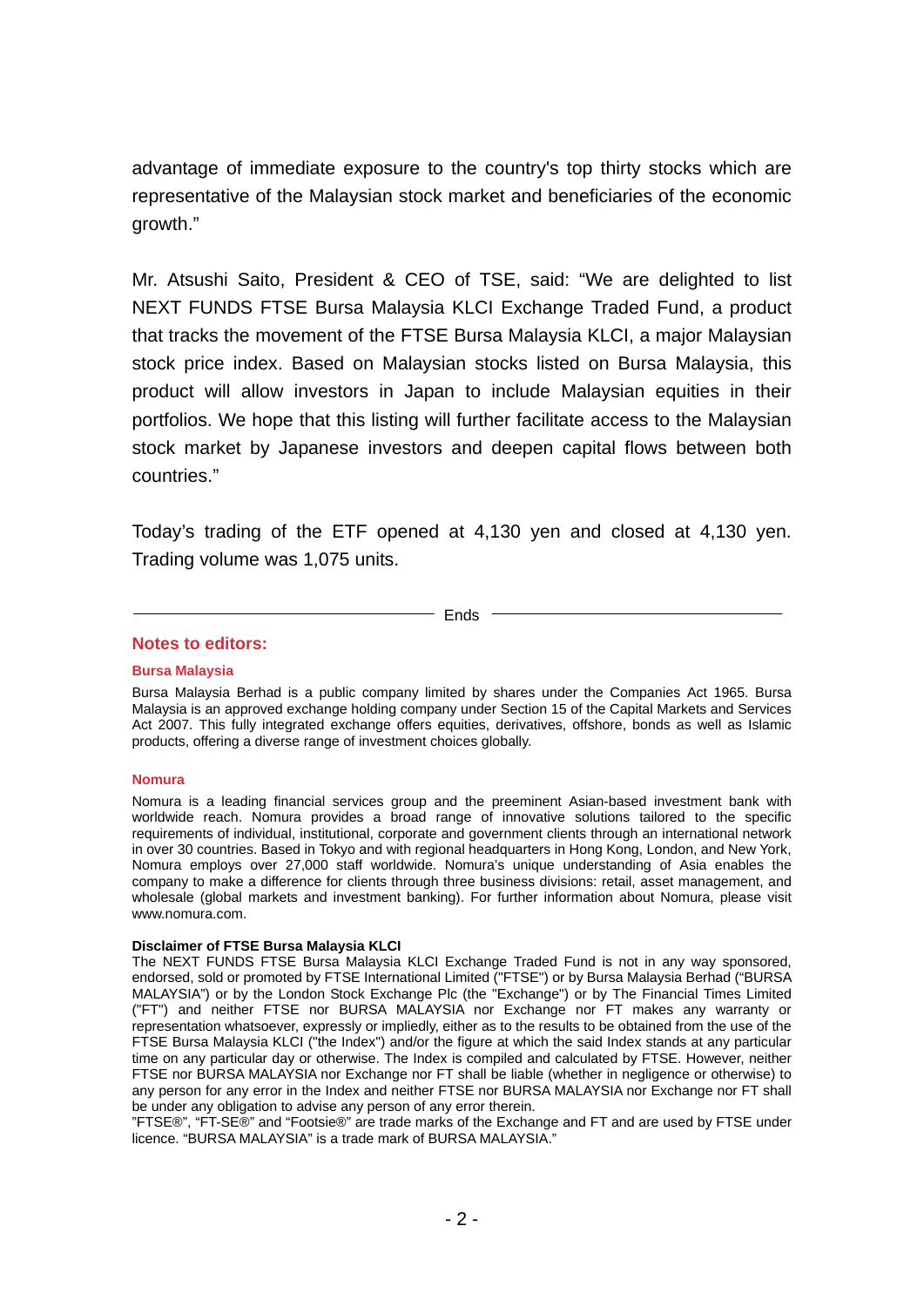#### **Disclaimer of Nomura Asset Management**

The contents of this material are based on an English translation of a Japanese announcement made on May 12, 2011 by Nomura Asset Management Co., Ltd. Whilst every effort has been made to translate the Japanese document into English, the accuracy and correctness of this translation are not guaranteed, therefore please refer to the original Japanese document.

Please note that the information contained in this document is for reference purposes only and does not constitute an offer to sell or the solicitation of an offer to buy securities by Nomura Asset Management Co., Ltd. to any person in Japan and does not constitute a distribution, an offer to sell or the solicitation of an offer to buy any securities or provide any services in any jurisdiction in which such distribution or offer is not authorized.

Furthermore, none of the shares of the Fund have been or will be registered under the United States Securities Act of 1933, as amended ("1933 Act"), or under the securities laws of any state or political subdivision of the United States of America or any of its territories, possessions or other areas subject to its jurisdiction including the Commonwealth of Puerto Rico (the "United States"). The Fund has not been and will not be registered under the United States Investment Company Act of 1940, as amended, nor under any other US federal laws.

Accordingly, the information in this document is not made or directed to any person in the United States and under no circumstance shall the provision of the information on this document be deemed to constitute an offer of securities or an offer to provide any services to any person in the United States or to any U.S. Person as the term is defined under 1933 Act.

Furthermore, the information in this document is not made or directed to any person in the United Kingdom and under no circumstances shall the provision of the information in this document be deemed to constitute an offer of securities or an offer to provide any services to any person in the United Kingdom.

#### **Disclosures required in Japan**

Registered Company Name: Nomura Asset Management Co., Ltd. Registration Number: Director of the Kanto Local Financial Bureau (Financial instruments firms) No. 373 Member Associations: The Investment Trusts Association, Japan; Japan Securities Investment Advisers Association

This document is issued for reference purposes to explain the outline of "NEXT FUNDS FTSE Bursa Malaysia KLCI Exchange Traded Fund" (the "Fund" hereinafter) and does not constitute disclosure material based on the Financial Instruments and Exchange Law. Moreover, this document is not in any way intended to be an investment solicitation. Before investing in the Fund, prospective investors should carefully read the "Securities Registration Statement", "the Prospectus", and the "Document Prior to Conclusion of Contract" under your own responsibilities and based on your own judgment.

Nomura Asset Management Co., Ltd. does not directly handle order requests for the Fund from investors. To invest in the Fund, it is necessary to open an account with a nearby Type-1 financial instruments business provider (securities firm) that handles ETFs and make a request to the broker.

Since the Fund invests primarily in securities, there is a risk that the market price of such securities or the NAV per unit of the Fund could decline and cause an investment loss due to a decline in the stock price index, fluctuations in foreign exchange rates, a price decline in securities comprising the index, the bankruptcy of a stock issuer, or deterioration in the financial conditions of an issuer, in addition to other market factors.

#### **An investor's principal is therefore not guaranteed.**

#### **An investor shall bear the following costs when investing in the Fund.**

#### **Trading Fee**

Trading of the Fund incurs brokerage commission fees set by a Type-1 financial instruments business provider (securities firm) that handles the transaction. These commissions are separate from the actual transaction value. (Because the commissions charged by each securities firm differ, it is not possible to specify a maximum amount.)

#### **Management Fees**

The amount of management fees will be an amount calculated according to (I) below plus that calculated according to (II) below daily during the Fund calculation period.